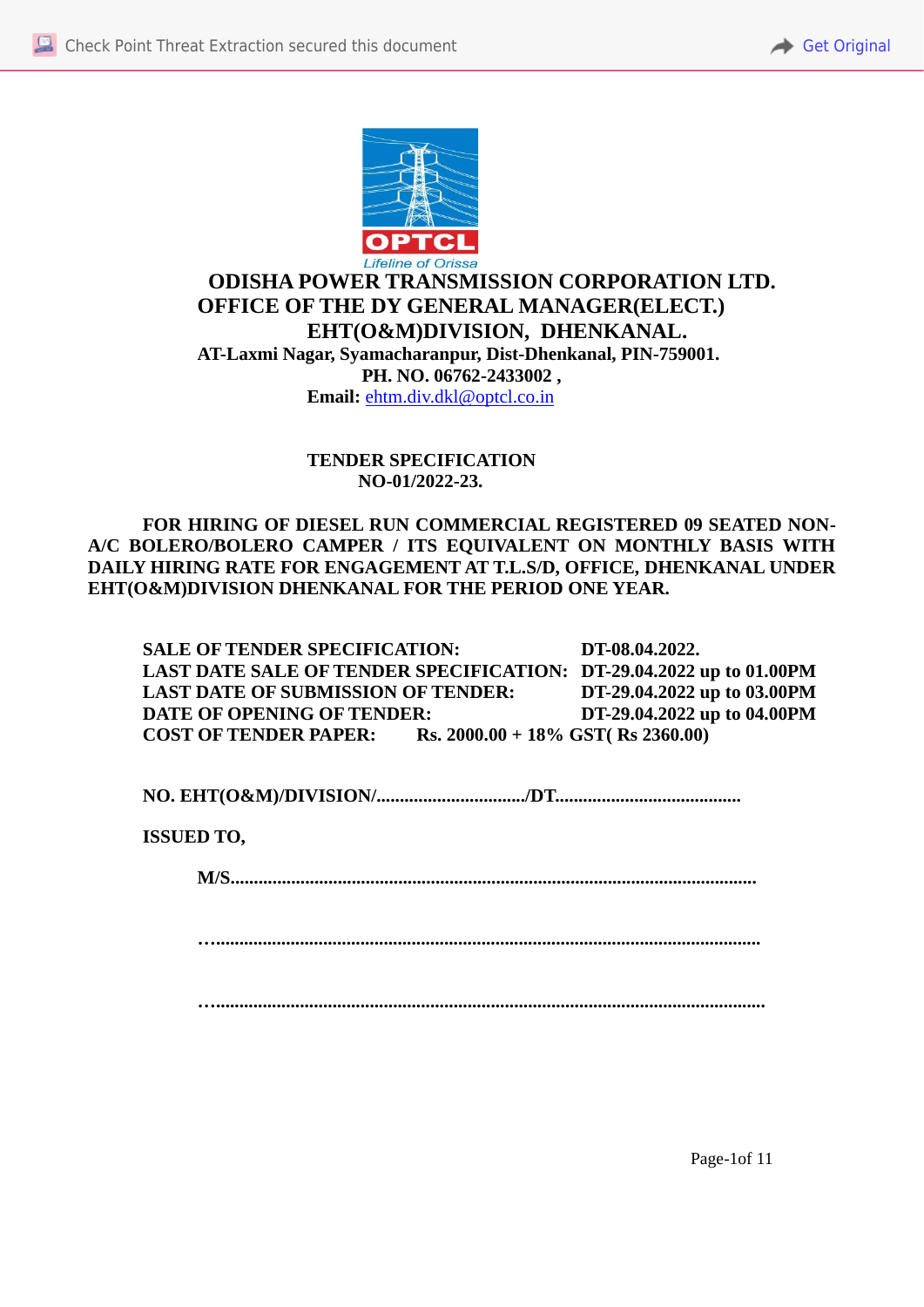# CONTENTS

- 
- 
- 
- **4. SECTION-IV** Price Schedule.
- 
- 
- 
- 
- **9. LAST DATE & TIME OF dt.29.04.2022 (Up to 3.00 P.M.)**<br>RECEIPT OF TENDER PAPER. AT EHT (O&M) Division, Dhenkan
- **10. DATE & TIME OF OPENING dt.29.04.2022 at 4.00 P.M.**
- 

**1. SECTION-I** Instruction to tenderer.

**2. SECTION-II General Terms & Condition of contract.** 

**3. SECTION-III** Technical Specification.

**5. SECTION -V** Form of Declaration/Undertaking

**6. SECTION -VI Abstract of Terms and conditions** 

**7. Price of tender Rs. 2000 /-+ 18 % GST = 2360 /-Document** (Rupees Two thousand three hundred sixty) only

**8. COMMENCEMENT OF SALE From dt.08.04.2022 to dt.29.04.2022 OF TENDER PAPER. AT EHT (O&M) Division, Dhenkanal. (During office hours)**

**AT EHT (O&M) Division, Dhenkanal.** 

# **OF TENDER AT EHT (O&M) Division, Dhenkanal.**

11. **Tender posted by the registered** Odisha Power Transmission Corporation Ltd. **post to should be reached at** O/O The Dy. General Manager, Laxmi nagar, Syamacharanpur, Dhenkanal PIN-759001.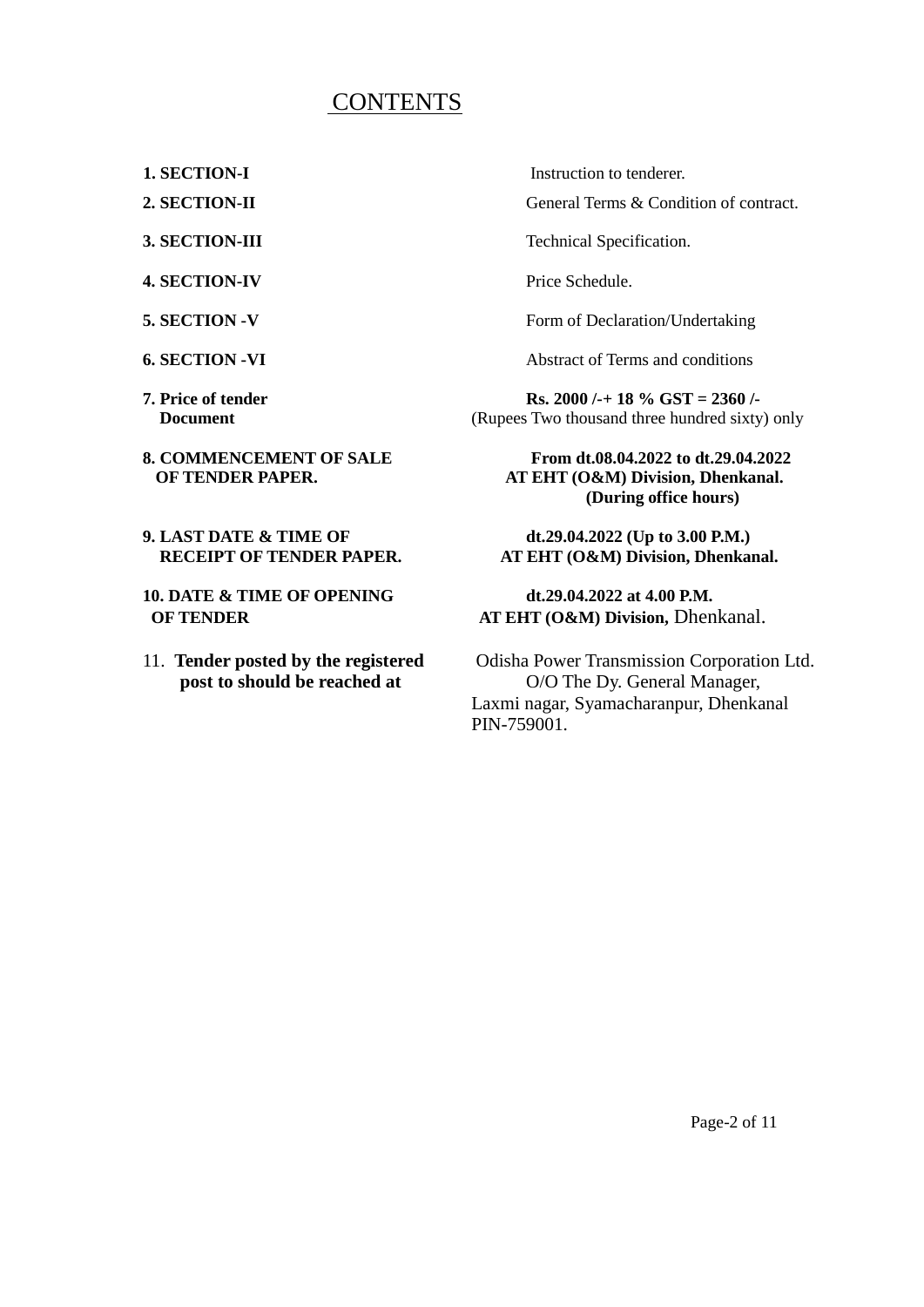## **SECTION-I**

#### **INSTRUCTION TO TENDERERS**

**1.** The bidders must read in detail the "Instruction to Bidder", "General terms and conditions" and all other sections carefully before filling the Tender documents.

## **2. Scope-**

**a)** The vehicle will engage on daily payment basis for working Days only. No payment will be given in any public holidays & Sunday. If controlling officer or higher authority under this Division may use the vehicle for official purpose on public holidays  $\&$  Sunday, in such situation the payment will be made on per day rate. It can't be refused by the Travel agent/Owner otherwise necessary action will be made by undersigned.

**b)** Providing, maintaining and operating Diesel run light commercially registered light vehicles as following on monthly hiring basis @ per day payment basis for a period of one year along with professionally licensed experienced driver to run the vehicle.

**c)** Anybody having GST & PAN Card may participate in the tender process by quoting the price with/without having vehicle. On the event, if the bidder is found to be lowest successful bidder, then he will provide the vehicle within 15days by procured a new one or existing vehicle offered as the case may be, else the EMD will be forfeited  $\&$  may debar from the future tender.

**d)** In case the bidder offered vehicle not owned by them, then a power of attorney & a agreement copy with vehicle owner will be made in proper format and should valid for at least 13months from the date of opening of bid. Else the bid will be rejected.

**e)** The ordered vehicle will not be changed within contract period. (Only changed in Accident, burnt, theft, breakdown [non repairable case] with supporting documents).

#### **3. Submission & Opening of Tenders:-**

The bidder has to submit all the documents as mentioned in Clause No.07 of SECTION-I. Also the documents must valid on the date of opening of tender, failing which the tender will be rejected. The bidder or their authorized representatives should produce the original documents mentioned in Clause No.07(B) of SECTION-I for verification at the time of opening of the tender. Those who fail to produce the same and found not to be valid on the date of opening of tender not matching with the Xerox copy submitted by the bidder; their tenders will be out rightly rejected. In case if only one bidder participate in the tender process or nature of urgency of work (decided by this office), then undersigned may consider the case (\*but not mandatory)  $\&$  he will be given a chance to produce original documents in this office within one week from the date of opening of the tender.

#### **4. Validity:**

The Tenderers are requested to keep the validity of their offer for a period of 6 months from the date of opening of tender.

#### **5. EMD:**

The tenderers are requested to deposit **EMD @1%** of quoted value **(i.e. Per day x 30 days x 12 months**) in shape of Cash /B.D. Drawn in favour of Dy. General Manager, EHT (O&M) Division, Dhenkanal. The tender without EMD will be liable for rejection. The B.D / money receipt for the EMD should be enclosed along with original tender paper. The EMD of the unsuccessful Bidders will be returned after finalization of tender. The EMD of the successful Bidders will be returned only after satisfactory execution of order and signing of the contract agreement and completion of contract period. In case of successful Bidder fails to execute the order satisfying all terms & conditions & scope of work within stipulated date mentioned in the date of order, the Earnest Money Deposit will be forfeited. No interest will be paid on the EMD.

#### **6. SECURITY DEPOSIT:-**

The EMD amount deposited, will be treated as Security Deposit or EMD will be Returned on deposit of requisite Security money if the bid will be considered for contract. No Interest shall be paid to the contractor towards the security deposit so deposited by the Contractor. The security deposit shall be released after expire of Hire period. In case of Non fulfilment of contractual obligation, the said amount will be forfeited.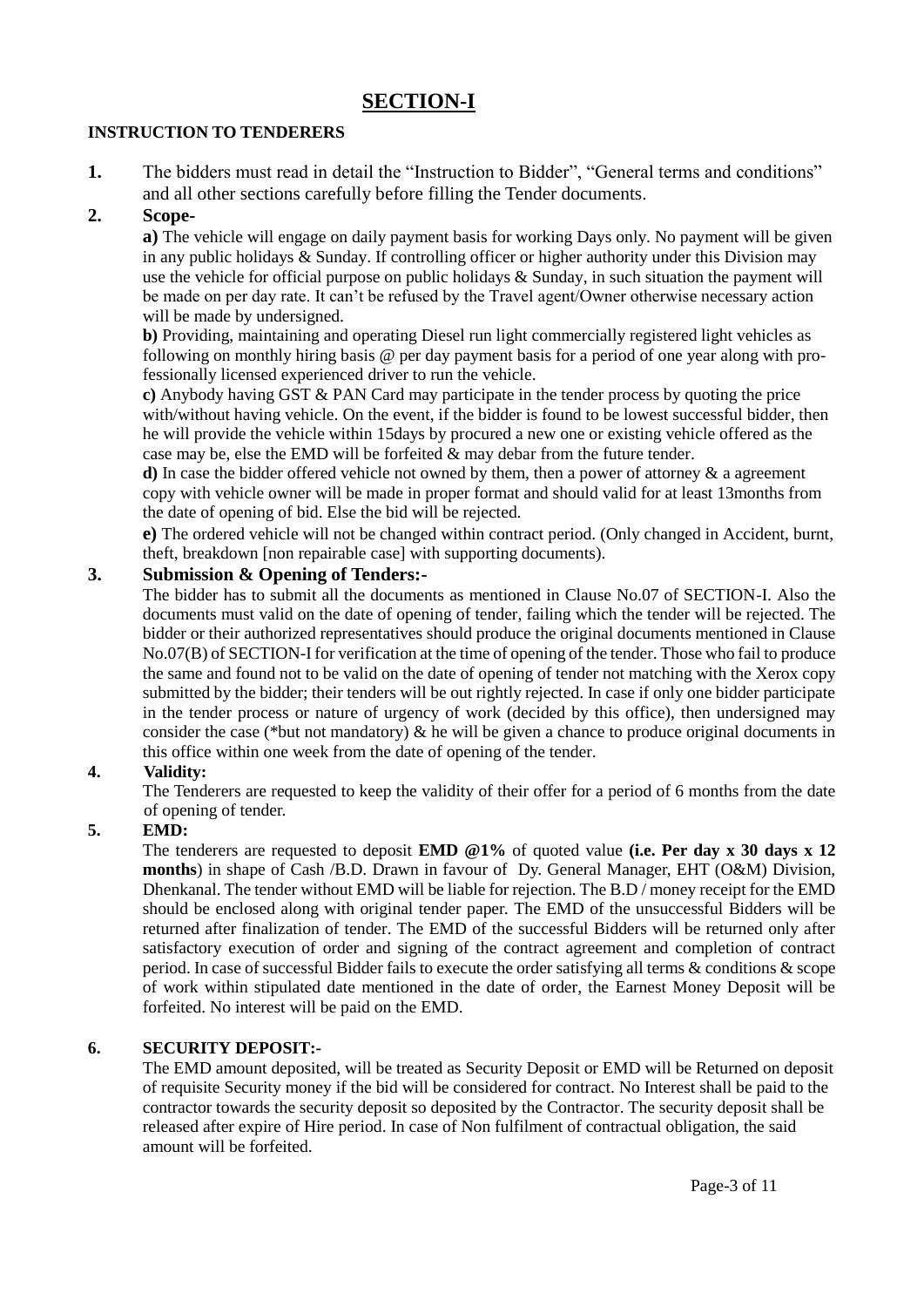#### **7. DOCUMENTS:-**

- i) Registration of Travel agency/ copy of Registration certificate of vehicle issued by RTO in name of the Agency/Owner.
- ii) Service Tax Registration Certificate from the Central Excise Deptt.
- iii) Valid PAN/ GST Card.
- iv) Copy of valid State Road permit to run the vehicles within the Odisha.
- v) Copy of the valid First Party Insurance
- vi) Copy of contract carrying certificate/ Taxi permit
- vii) Copy of valid non-pollution certificate.
- viii) Copy of fitness certificate.
- ix) Copy of upto date Tax payment.
- x) Driving license of driver.
- **(B)** The following documents will be required at the time of agreement to verify by the Engineer-In- Charge.
- i) Make, type and date of manufacture of the vehicle.
- ii) R.C. Book in Original
- iii) Contract carrying license in Original
- iv) First party insurance of vehicle in Original
- v) Name of the Driver & attested copy of his valid commercial driving license/ badge in Original
- vi) All Odisha permits with documentary proof.
- vii) An undertaking to run the vehicle on all roads of Odisha.
- **8.** Tender should be prepared clearly and without any overwriting and corrections.Erasing and other changes shall bear the dated initial of the person signing the Tender.
- **9.** The type and Regd. No. of vehicle mentioned in the respective tenders will only be accepted for taking on hire. Subsequent change of vehicle will normally not be allowed.
- **10.** The bidder shall sign on all pages of the tender document as a token of acceptance of all terms and conditions thereof and submit his quotations therein.
- **11.** The bidder shall quote the rates in the Price Bid of the tender documents. The rates quoted should be including of all taxes and duties but exclusive of Service Tax.
- **12.** Request from the bidder in respect of additions alternations, modifications, corrections of either terms or conditions or rates after opening of the tender will not be considered.
- **13**. The Scope of the work/ services may be altered in quantum as per exigencies of work. The Agent shall accordingly provide services as may be required by the Officer- in -Charge on being given a notice of 15 days. Also the undersigned may modify the assigned station for staying of vehicle as per requirement. The vehicle may also assign for all Sub-divisions, Divisions & Offices as per requirement whenever necessary.
- **14.** In case of public strike/ bandh, the Company shall not be liable to make any payment towards retention charges for the period of absence nor will be liable for any other claim.
- **15.** The concerned Divisional Head & Circle Head may also allot the vehicle temporarily for any other work of the organization.
- **16.** The driver should always carry a mobile telephone, (at the cost of the bidder) for communication.

#### **17. ARBITRATION:-**

In the event of any dispute arising out his contract. The same shall be referred for arbitration to the Director (HRD) OPTCL, Bhubaneswar or any arbitrator appointed by the Chairman- Cum- Managing Director, OPTCL after due notice of claim and such appointment and the award of the arbitrator shall be final and binding arbitration and conciliation Act. 1996 shall apply. The venue of arbitration will be Bhubaneswar.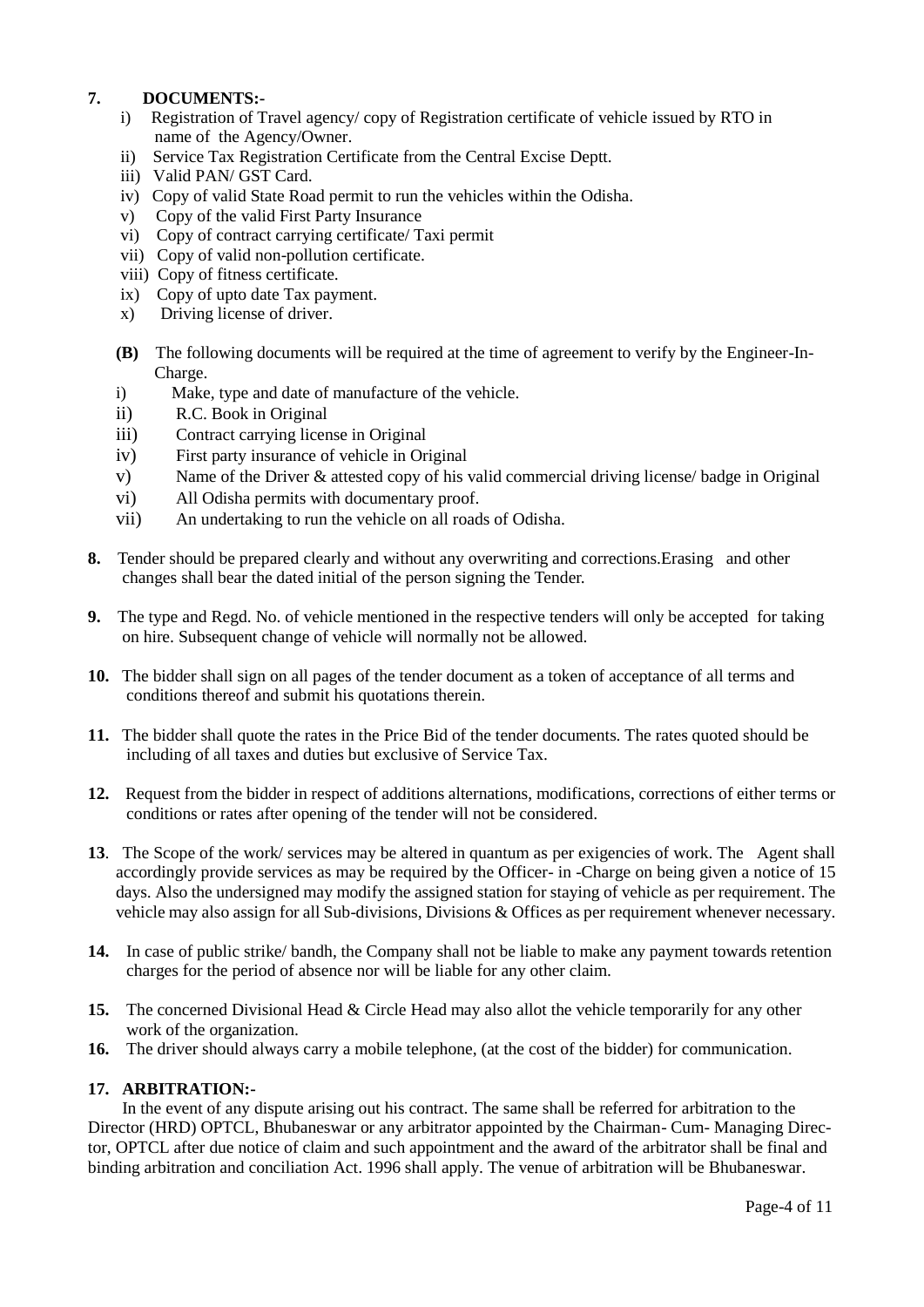#### **18. EMPLOYMENT / LIABILITY:-**

The Agent/owner shall be solely and exclusively responsible for engaging or employing Drivers. All employees engaged by the agent/owner shall be on his pay roll and paid by him. The company will have no liability what so ever concerning the employees of the Agent or of the owners of the vehicle. The Agent/owner shall indemnify OPTCL against all loss or damage arising out of or in the course of his employing persons or out of his relations with his employees. The Agent/owner shall make regular and full payment of all wages and allowances to its workers/ employees. The Agent/owner shall be directly responsible for any disputes arising between him and his employees and keep the officer-in-charge indemnified against losses, damages or claims arising thereof including any workmen compensation etc.

#### **19. MAINTENANCE OF SPEEDO METER:-**

It is the responsibility of the owner/agent to maintain the speedometer of the vehicle in proper condition. In case the speedometer of the vehicles does not function for a specific period, the decision of the Officer  $-\text{in}$  – Charge shall be final and binding. The Agent/owner shall arrange to repair / replace the Speed meter within 24 hours of any failure.

**20.** A Travel Agent/ Owner of Vehicle should purchase one Tender Specification for each Vehicle. A Travel Agent/Owner of Vehicle can't apply for Two or more Vehicles by purchasing one Tender Specification, otherwise the tender will be rejected. Bidder/bidders with one vehicle may not participate with more than one stations, else rejected.

#### **21. Out right rejection:**

The tenders shall be out rightly rejected if they do not comply with the following requirements and in the event of non submission of the following documents and declaration.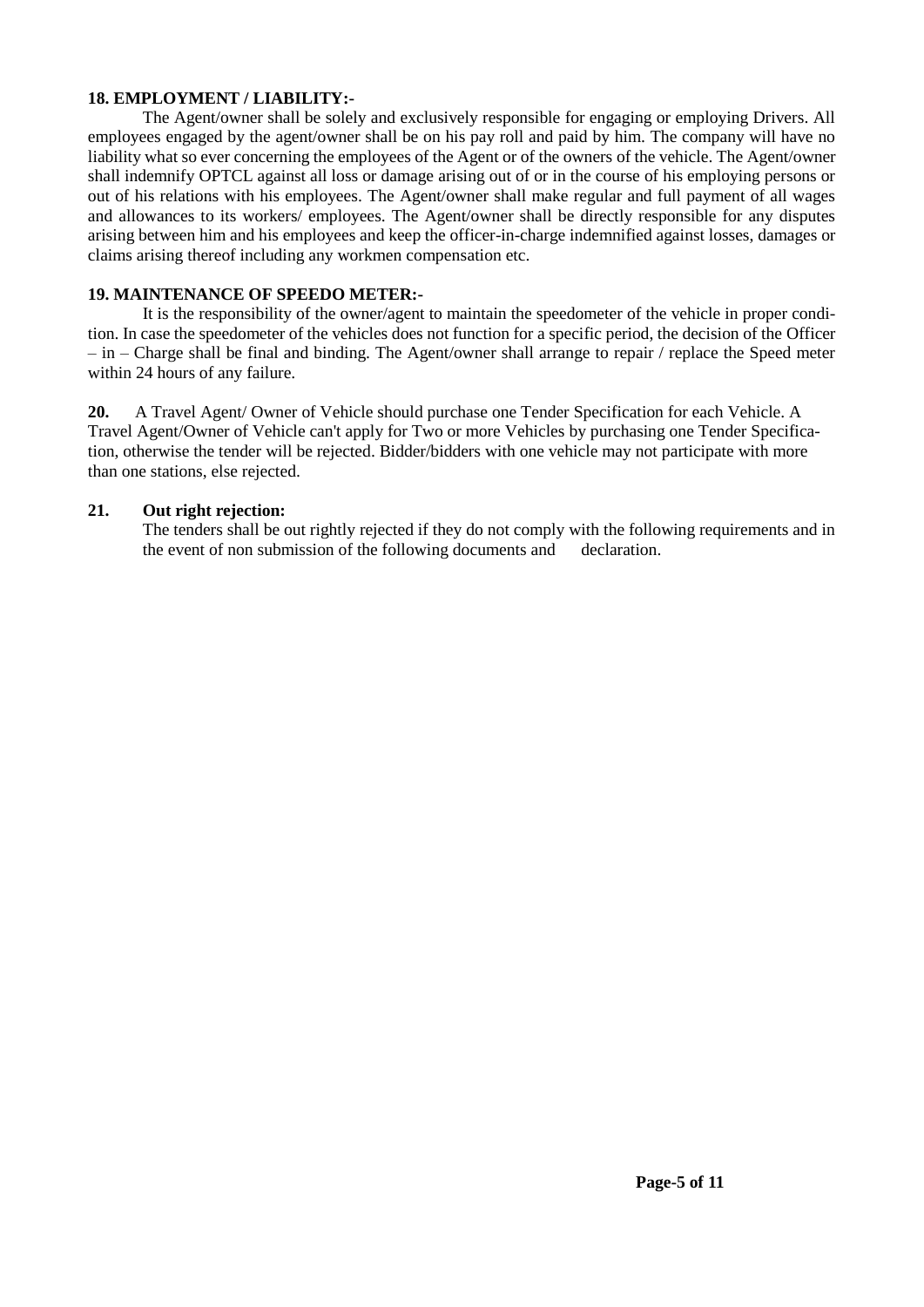### **SECTION II GENERAL TERMS AND CONDITIONS OF CONTRACT**

**1.** The vehicle will be at the disposal of the concerned Sub-Divisions with whom the contract agreement will be executed. The vehicle has to be made available round the clock at the disposal of the user. The driver has to make himself available beyond office hours if called for in any occasion. The vehicle will run on all Odisha Roads as and when desired by the authority.

**2.** The contract shall be valid only for a period of 24 (Twenty four) months from the date of execution of agreement. The department reserves the right also to terminate the contract at any time during the contract period without assigning the reasons thereof. The contract may be further extended for another one or part of year (if the Authority desires) on satisfactory performance of the vehicles.

**3.** The Fuel (Diesel) and Engine Oil required for the vehicle for department use shall be reimbursed by OPTCL as detailed below. All other expenses like replacement of Gear/Break oil, replacement of spare parts, maintenance charges etc., are to be borne by the Travel Agency/Owner of the vehicle. (i)Engine Oil – One Ltr. on every 750 KM of running. (ii)HSD @ 13 KM/Ltr.

**4.** The vehicle should be in good condition. The month and year of manufacturing of the vehicle must be on or after as described above. The vehicle is supposed to run on all condition of road including village, Kachha Road, Ghat Roads etc. For this purpose the tire should always be in good condition. No re-treading tyre will be allowed on front wheels.

**5.** The successful bidder will submit all the records of the vehicles to the undersigned before Agreement. The Technical Head & field Managers / Sub-Divisional Officer will inspect the vehicles in the office premises before engagement.

**6.** Normal maintenance kit, firefighting equipment, first aid box and one torch light with four cells should always be made available with each vehicle by the Travel Agency/ Owner.

**7.** The telephonic communication round the clock with the Travel Agent /Owner/Driver should be ensured, so that they can be contacted at any time. For this they have to intimate the contact phone numbers to the Officer-In-Charge.

**8.** During the contract period, the vehicle shall be exclusively used by OPTCL as per the direction of Officer-In-Charge or his authorized representative. The agent/Owner cannot refuse to the direction by the Officer-In-Charge or authorized representative to send the vehicle to any place inside the State.

**9.** The hired vehicle should not be used for the purpose other than the OPTCL works during contract period..

**10.** In case, any vehicle will be requisitioned for Election duty or Polio duty or any other statutory duty by the Government, the Travel Agency/Owner will supply an equivalent substitute vehicle against the requisitioned vehicle, for which no additional agreement will be required. But the Owner of the vehicle has to intimate about the substitute vehicle in written which should be allowed by the Competent Authority. The vehicle, which goes for above duties, will be under the responsibility of the Travel Agency/Owner only.

**11.** Agent shall comply with all relevant rules and regulations of Motor Vehicle Act applicable at present and may be enforced time to time.

**12.** Any minor maintenance/periodical check up of the vehicle may be taken up by the Travel Agency /Owner only during idle hours without hampering the departmental works on mutual discussions & relevant permission.

**13**. In case of major maintenance work, a suitable substitute vehicle of similar condition with one suitable driver is to be provided by the Travel Agency/Owner after taking due permission from the Competent Authority; unless penalty as per Clause No. 19 will be applicable.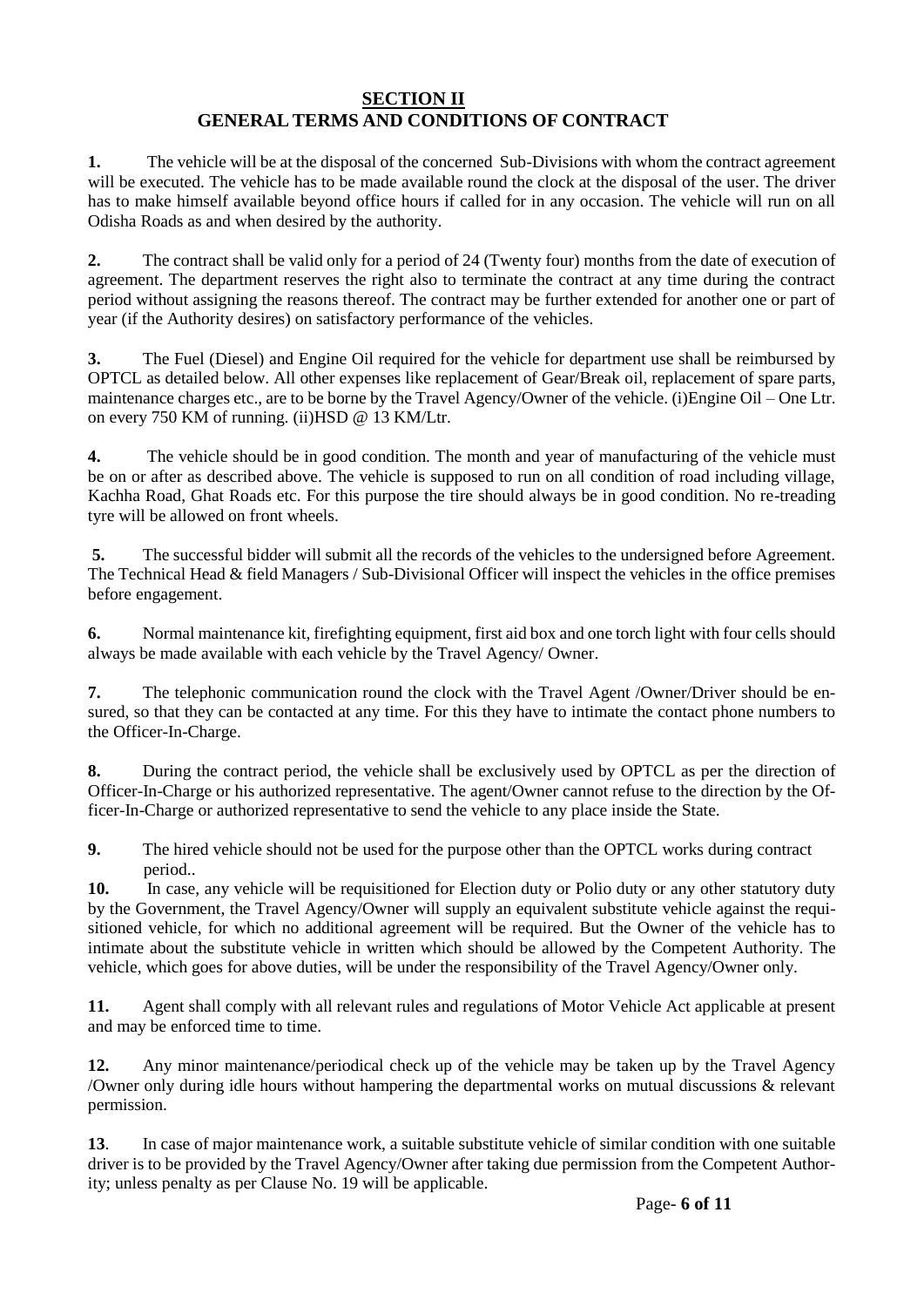**14.** Payment of all taxes, insurance in respect of the vehicle should be kept up-to date. The hired vehicle should have first party insurance. If any accident occurs at the time of conveyance the owner of the vehicle should be liable to pay the compensation as fixed by the court of law to the persons affected due to that accident. OPTCL will have no responsibility in this regard.

**15.** The vehicle will be stationed at the user's place or the place of choice of the Reporting Officer. OPTCL shall in no way responsible for any damage/ breakage/theft caused to the hired vehicle on any account during the course of its hire.

**16.** The Driver of the vehicle should be of good health, good conduct, reliable sober in nature and free from bad habits of any types of intoxication. He must possess valid badge, Driving License (Commercial) and an aptitude for safe and steady drive. He must possess all the relevant papers of the vehicle for producing the same, before the law Enforcing Authority as and when required. In the event of any complain made against the deployed driver, immediate arrangement should be made to replace him with a well-behaved efficient driver.

**17.** The pay, allowances and statutory dues including compensation, insurance, EPF etc. for the driver's will be the responsibility of the Travel Agency/Owner. The lodging & Boarding charges of the driver during the out station tour to be borne by the Travel Agency / Owner.

**18.** The hire charges bill, fuel & Lubricant bill in duplicate along with the copies of log book of the vehicle duly entered and signed by the driver and the Officer(s) using the vehicle should be submitted to the concerned Division in the 1st week of succeeding month for release of payment.

**19.** In the event of failure to supply the vehicle on any reason on any day during the contract period and failure to provide the equivalent substitute vehicle in lieu of that, a penalty amount of hired charge per day shall be imposed on the Travel Agency/Owner. If Agency/Owner desires to withdraw the vehicle, he should give one-month notice with sufficient reason to the authority with whom the agreement has been conducted for deployment of vehicle, failing which a penalty amount to one-month hire charge shall be imposed on the Agency/Owner and forfeiture of Security deposit. The event of failure to supply the vehicle on any reason should not be repeated two times in a month & in total three times in one year of contract period, else the contract will be terminated.

**20.** Under unavoidable circumstances if the driver of the Travel Agency/Owner is unable to drive the vehicle or attend duty, in that case a substitute driver is to be provided.

**21.** The successful Travel Agency/Owner has to execute an agreement on a non-judicial stamp paper with the concerned Division after receipt of work order and furnishing security deposit before providing the hired vehicle under our general terms & conditions stipulated for the purpose. The Agency / Owner is also to produce the Original documents as per Clause-8(B) Section-II at the time of agreement.

**22.** In case of any dispute arising either in execution of the contract for providing the hire vehicle or any clause of agreement/ work order, the decision of the Unit Head, will be final and binding on the Agency/ Owner.

**23.** The controlling officer, paying officer & stationed for vehicle (in case of multi Subdivisions) will be declared in the Work Order & all other stations are fixed as described above.

## **DEPUTY. GENERAL MANAGER E.H.T(O&M) DIVISION, Dhenkanal**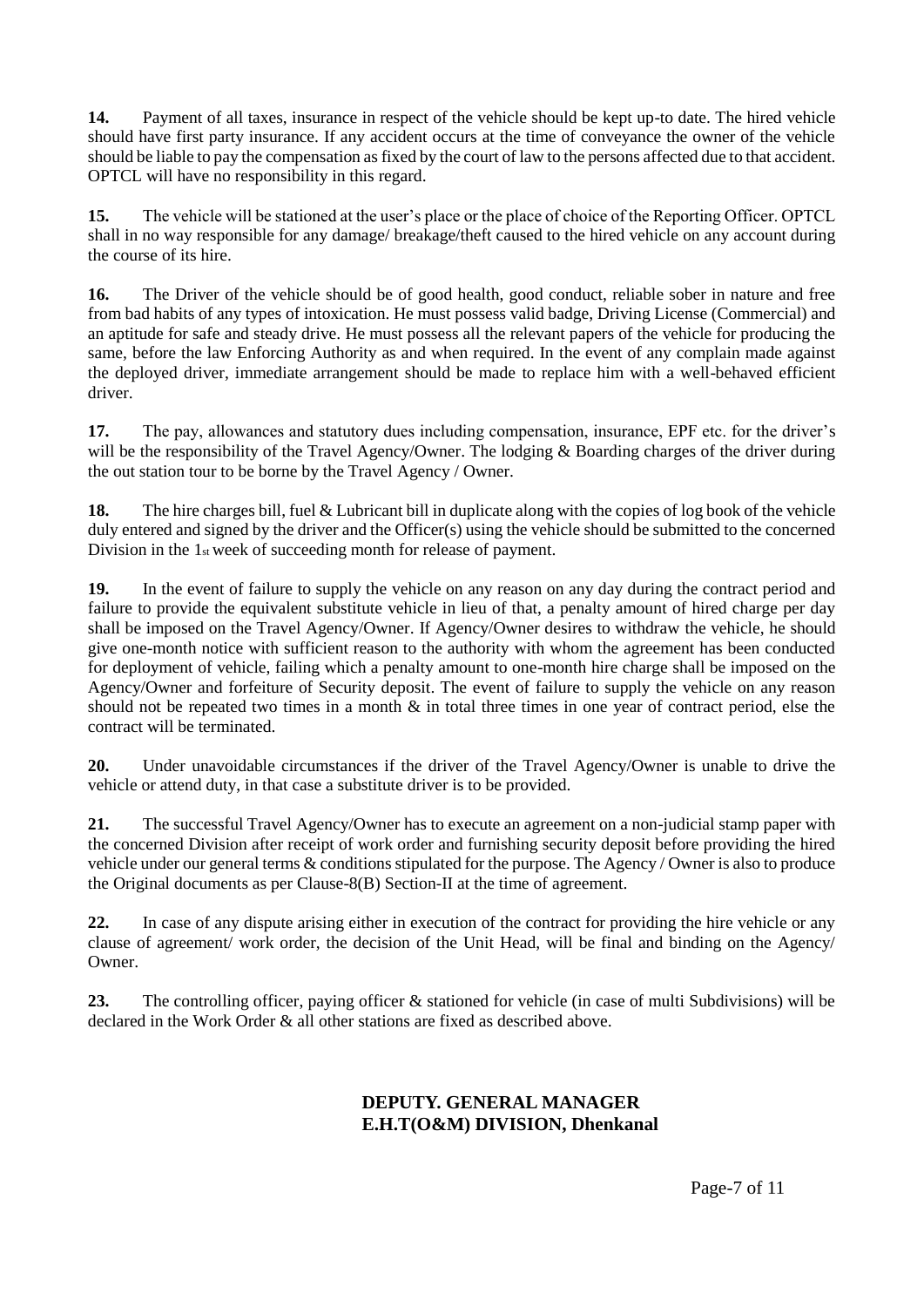#### **SECTION-III TECHNICAL SPECIFICATION**

**1)** Providing, maintaining and operating Diesel run light commercially registered light vehicles as following on monthly hiring basis @ per day payment basis for a period of one year along with professionally licensed experienced driver to run the vehicle.

**2)** The vehicle will engage on daily payment basis for working Days only. No payment will be given in any public holidays & Sunday. If controlling officer or higher authority under this circle may use the vehicle for official purpose on public holidays & Sunday, in such situation the payment will be made on per day rate. It can't be refused by the Travel agent/Owner otherwise necessary action will be made by undersigned.

**3)** The vehicle/vehicles proposed to be provided should have been manufactured as in table below.

### **Vehicle Details-**

| <b>SI</b>      | <b>Type of Vehicle</b>       | N <sub>0</sub> | <b>For Use</b>                                  | of<br><b>Date</b>      |
|----------------|------------------------------|----------------|-------------------------------------------------|------------------------|
| N <sub>0</sub> |                              |                |                                                 | <b>Registration of</b> |
|                |                              |                |                                                 | Vehicle.               |
|                | Non-AC Bolero $(9$<br>Seated | 01             | $132/33$ kv<br>Grid<br>S/S.<br>Dhenkanal.<br>At | Should<br>not          |
|                | capacity)/Bolero Camper or   |                | Kamakhyanagar,<br>&<br>Kharagprasad             | be more than           |
|                | Equivalent.                  |                | Khajuriakata (Station for staying<br>at         | 03<br>years as         |
|                |                              |                | <b>Dhenkanal</b><br>Grid<br>S/S<br>under        | $01-04-22$ Or          |
|                |                              |                | EHT(O&M)Division, Dhenkanal.                    | <b>New</b>             |

**4)** Anybody having GSTIN & Pan Card may participate in the tender process by quoting the price with/without having vehicle. On the event, if the bidder is found to be lowest successful bidder, then he will provide the vehicle within 15days by procured a new one or existing vehicle offered as the case may be, else the EMD will be forfeited & may debar from the future tender.

**5)** In case the bidder offered vehicle not owned by them, then a power of attorney & a agreement copy with vehicle owner will be made in proper format and should valid for at least 13months from the date of opening of bid. Else the bid will be rejected.

**6)** The ordered vehicle will not be changed within contract period. (Only changed in Accident, burnt, theft, breakdown [non repairable case] with supporting documents).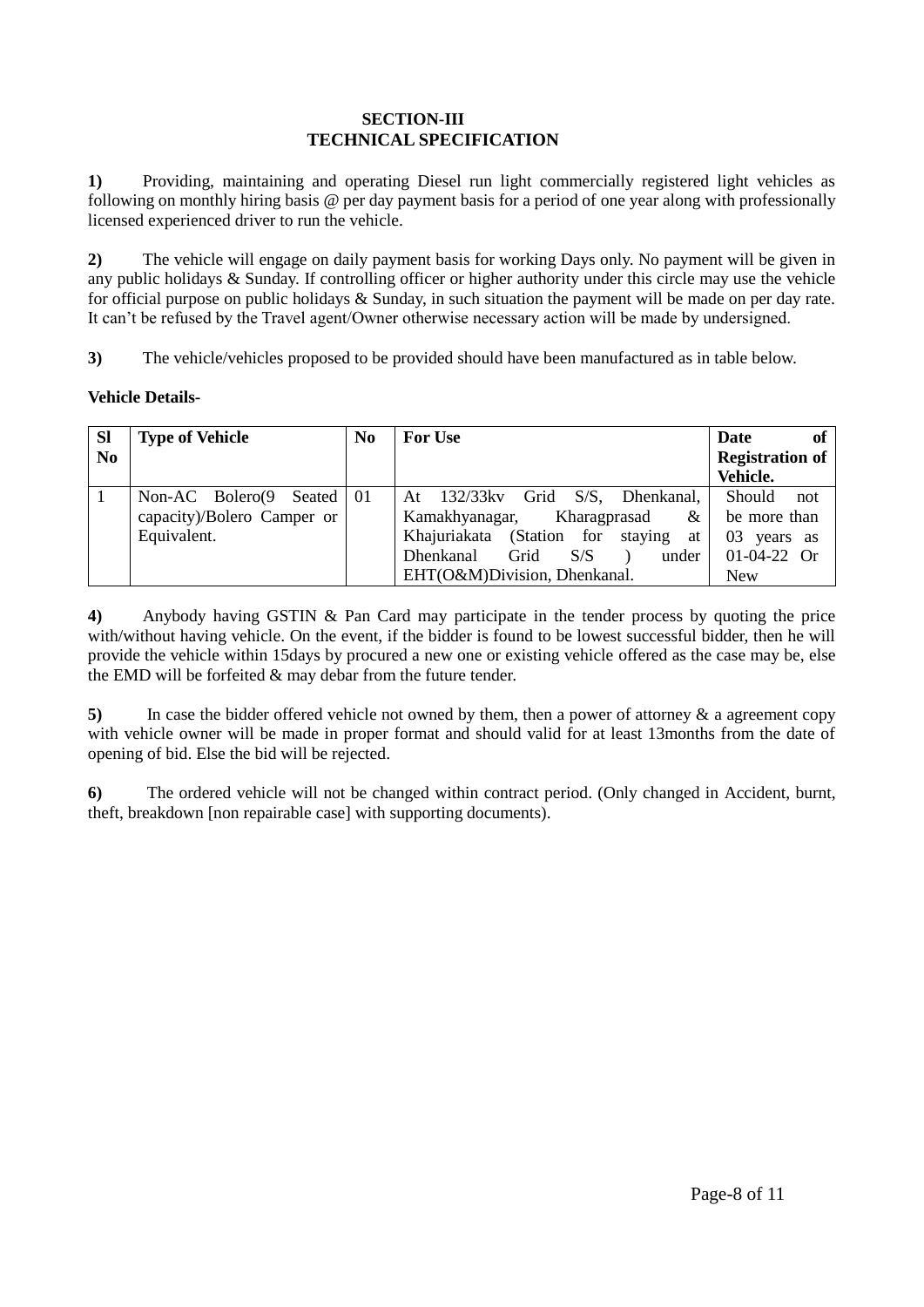#### **SECTION-IV**  PRICE SCHEDULE

#### **Condition-**

**1)** The required Diesel & Engine oil will be supplied by the vehicle Owner and cost for the same will be reimbursed during submission of monthly bill. No other expenditure will be entertained. Consumption of Diesel should not be less than 13KM/Lr and Engine oil of one liter 750KM run of Vehicles. All the details of Vehicle should furnish as per following tables.

**2)** The bidder having vehicles should fill the vehicle details & submit the documents as proof.

**3)** The bidder without vehicles should fill "New Vehicle" in vehicle details.

# **Sl No Description** Information 1 Type of Vehicle 2 Vehcle Model No 3 Manufacture date of vehicle 4 Registration No of the vehicle 5 Hire charges of commercial light diesel vehicle excluding GST 6 Night halt charges excluding GST<br>
T Fuel consumption in Fuel consumption in km/Ltr (\_\_\_\_\_\_\_\_\_\_\_\_) 8 Mobil oil consumption (1 Ltr for every \_\_\_\_\_\_\_\_\_\_km) 9 Road Tax paid up to 10 Insurance paid up to 11 Fitness Certificate valid up tp 12 Vehicle Commercial Permit valid up to 13 Non-Pollution Certificate valid up to

#### **INFORMATION IN RESPECT OF VEHICLE.-**

**Date- Signature of BIdder (with Seal )**

**Page-9 of 11**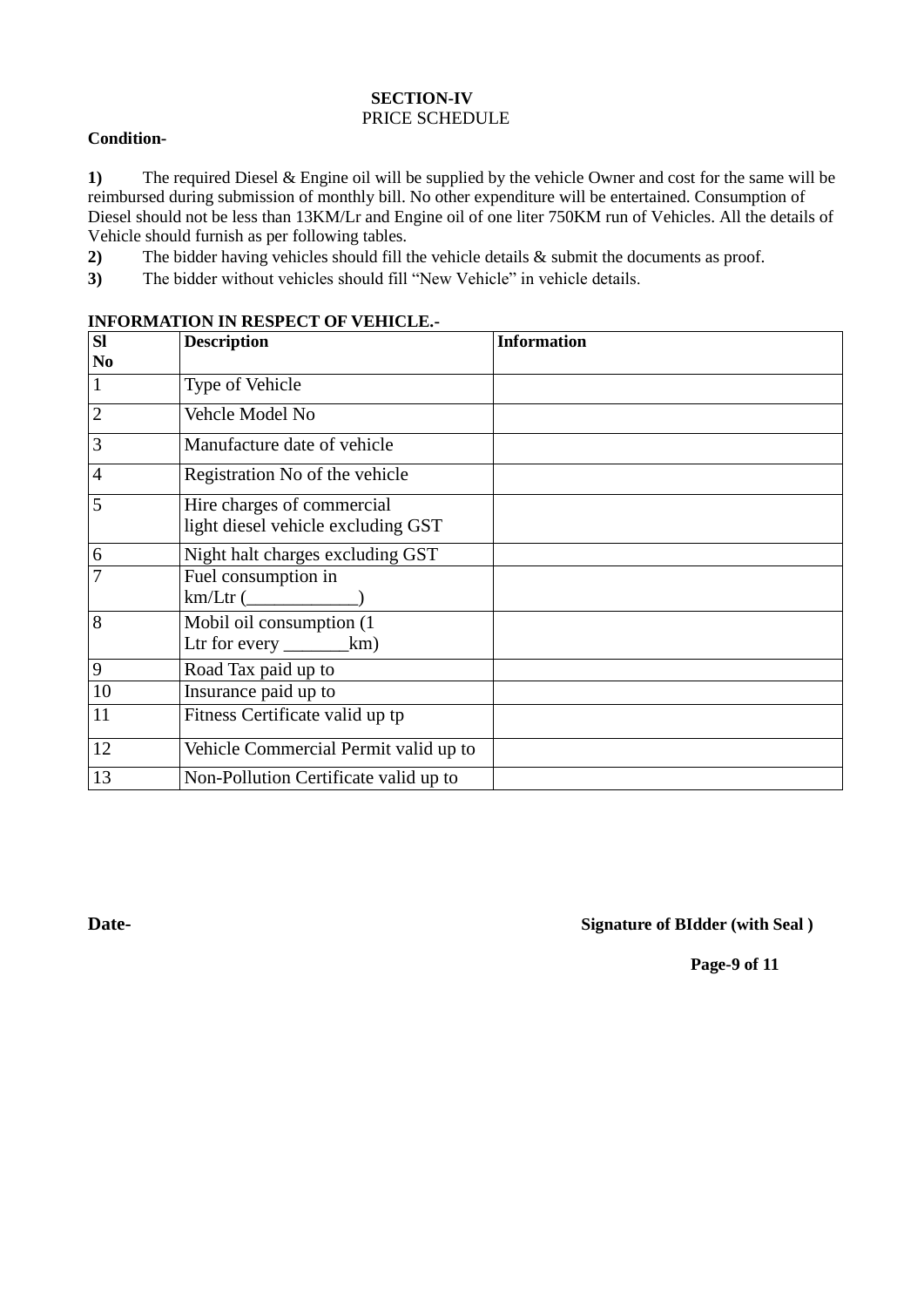## **SECTION -V (A) FORM OF DECLARATION /UNDERTAKING**

I/We have gone through the tender specification and undertake to comply to the following in the event of OPTCL deciding to place orders on me/us for award of contract.

- 1. Submit all original documents as per the tender documents for verification.
- 2. Shall supply the vehicle along with driver for duty at the designated headquarters within 7 days of receipt of order.
- 3. Shall submit the valid license of the driver for verification.
- 4. Shall make the driver and vehicle available for duty during normal as well as beyond normal hours as per requirement.
- 5. The cost of salary and any other statutory dues of driver shall be borne by us and OPTCL shall in no way responsible in the matter of employment or compensation what so ever pertaining to the driver.
- 6. Shall be responsible for any other compensation arising out of Odisha Motor vehicle act.
- 7. Shall be responsible for all cost and expenses arising out of running andmaintaining the vehicle/vehicles, except hire charges. Cost of reimbursement of fuel and lubricants and extra charges towards detention charges beyond 12 hours and night halt charges at places other than the normal headquarters which shall be borne by OPTCL.
- 8. Shall accept change of headquarters as and when required by OPTCL in the interest of work.
- 9. The reimbursement of cost of fuel and lubricant shall be @ 1 litre of diesel /13km and 1 litre lubricant /750km or as per the tender whichever is less.
- 10. Shall provide alternate vehicle of similar model as per the tender under same terms and conditions immediately, in case the original vehicle is not available due to repair or any other reason.
- 11. Shall supply alternate driver with valid suitable license in the event of non availability of original driver.
- 12. Shall abide by the penalty and compensation clause of the tender specification.
- 13. The cost of repair of the vehicle shall be to our account.
- 14. Shall abide by all other conditions of the tender document.
- 15. Shall abide by all valid conditions laid out by OPTCL subsequently not included in the present terms & conditions.

#### Name of the signatory **Signature of the bidder.**

seal Date